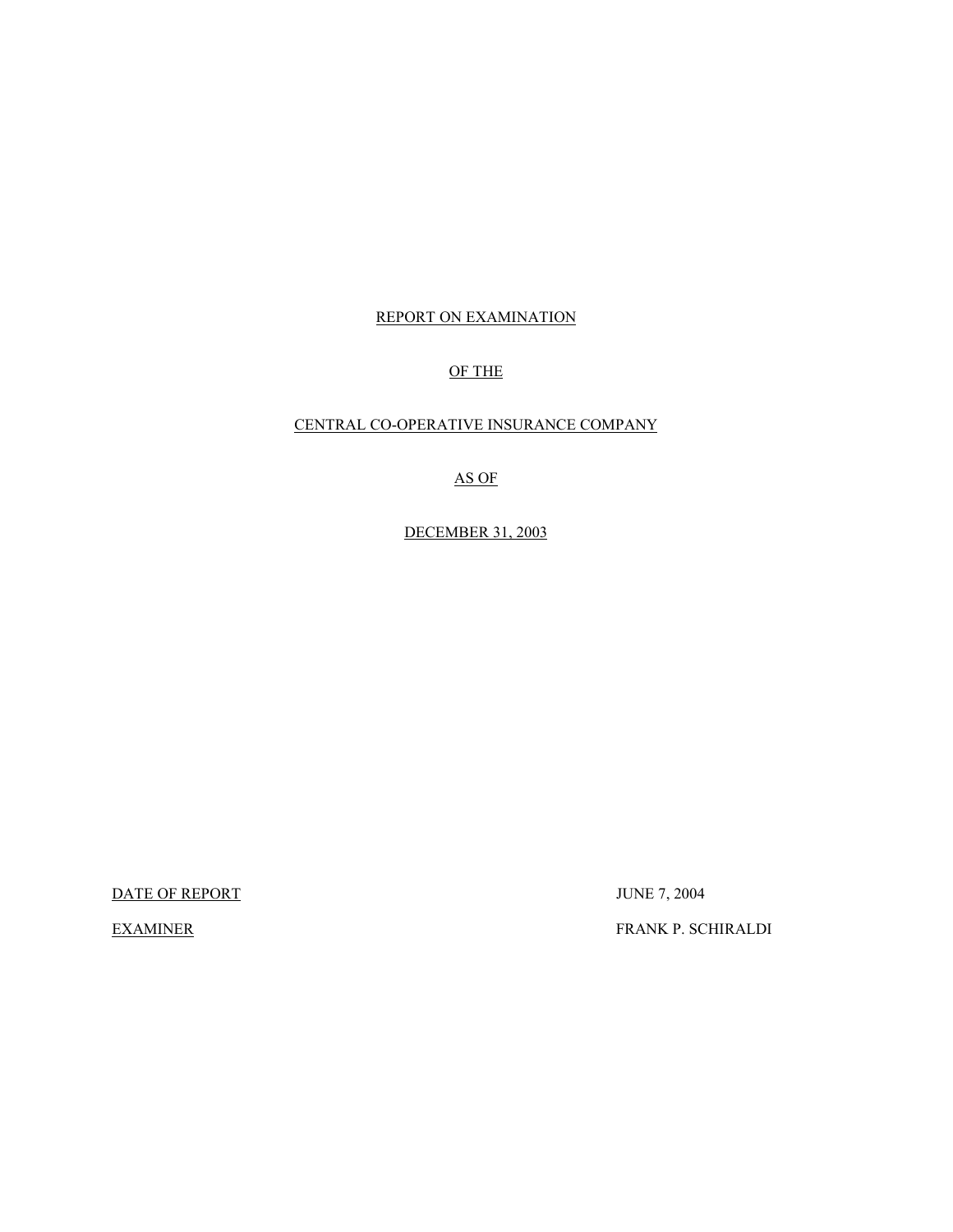

STATE OF NEW YORK INSURANCE DEPARTMENT ONE COMMERCE PLAZA ALBANY, NEW YORK 12257

George E. Pataki Gregory V. Serio George E. Pataki Gregory V. Serio Gregory V. Serio Gregory V. Serio Gregory V. Serio Gregory V. Serio Gregory V. Serio Gregory V. Serio Gregory V. Serio Gregory Gregory Gregory Gregory Gre

Superintendent

June 10, 2004

Honorable Gregory Serio

Superintendent of Insurance

Albany, New York 12257

Sir:

Pursuant to the requirements of the New York Insurance Law, and in compliance with the instructions contained in Appointment Number 22123 dated January 12, 2004, attached hereto, I have made an examination into the condition and affairs of the Central Co-operative Insurance Company as of December 31, 2003 and submit the following report thereon.

The examination was conducted at the Company's home office located at 6 Southgate Road, Baldwinsville, New York 13027.

Wherever the designations " the Company" or "CCIC" appears herein without qualification, they should be understood to indicate the Central Co-operative Insurance Company.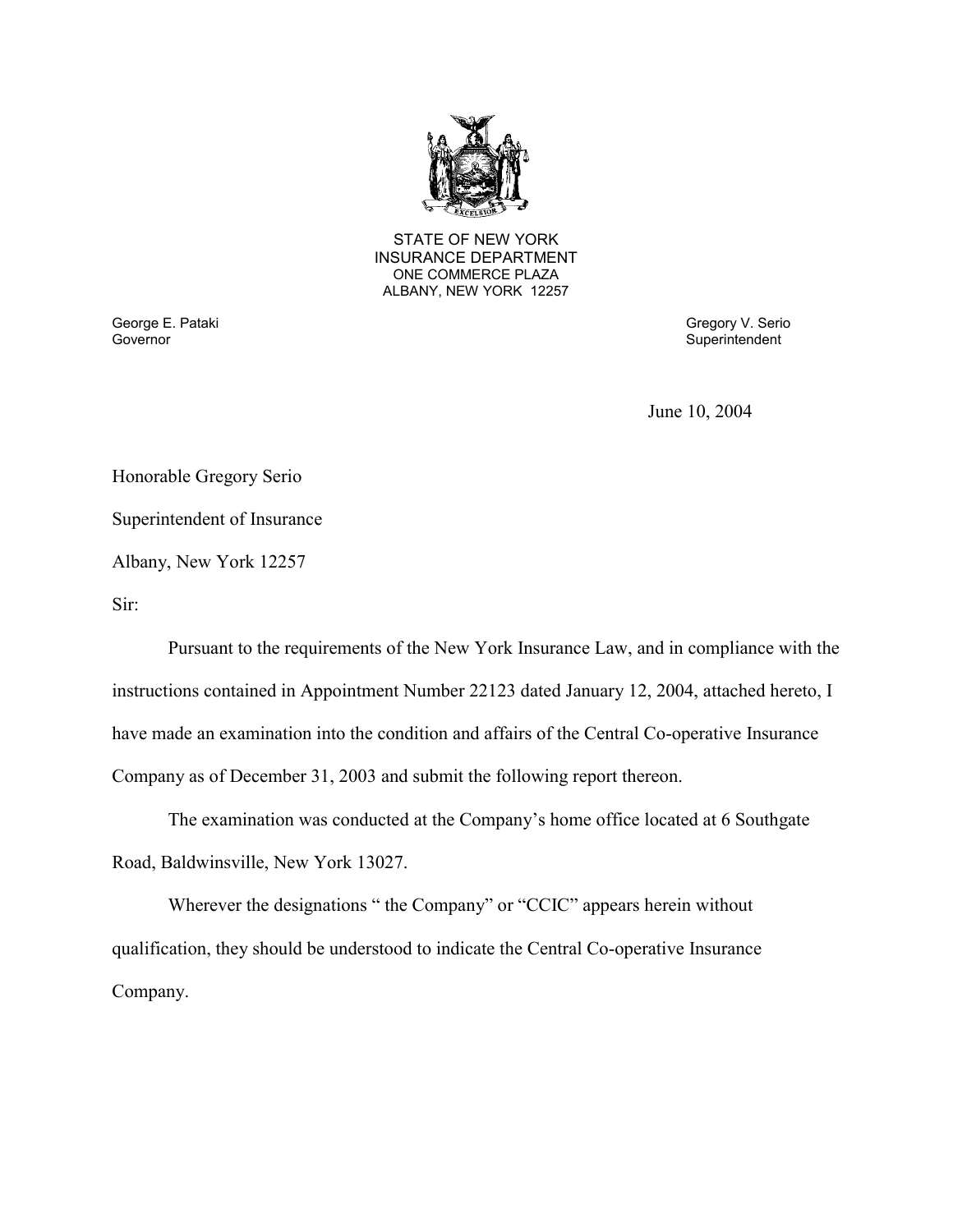## TABLE OF CONTENTS

|                                                                                                                                                                                                                                    | Page No.                                                                              |
|------------------------------------------------------------------------------------------------------------------------------------------------------------------------------------------------------------------------------------|---------------------------------------------------------------------------------------|
| Scope of examination<br>1.                                                                                                                                                                                                         | 2                                                                                     |
| Description of Company<br>2.                                                                                                                                                                                                       | $\overline{2}$                                                                        |
| A. Management<br>Territory and plan of operation<br>B.<br>Reinsurance<br>C.<br>Holding company system<br>D.<br>Significant operating ratios<br>Е.<br>Abandoned property<br>F.<br>Annual statement<br>G.<br>H. Accounts and Records | 3<br>$\overline{\mathcal{L}}$<br>5<br>$\overline{7}$<br>$\overline{7}$<br>8<br>8<br>8 |
| 3. Financial statements                                                                                                                                                                                                            | 10                                                                                    |
| Balance sheet<br>$\mathsf{A}$<br>Underwriting and investment exhibit<br>B.                                                                                                                                                         | 10<br>12                                                                              |
| 4. Losses and Loss Adjustment Expenses                                                                                                                                                                                             | 13                                                                                    |
| Market conduct activities<br>5.                                                                                                                                                                                                    | 14                                                                                    |
| Compliance with prior report on examination<br>6.                                                                                                                                                                                  | 14                                                                                    |
| Summary of comments and recommendations<br>7.                                                                                                                                                                                      | 16                                                                                    |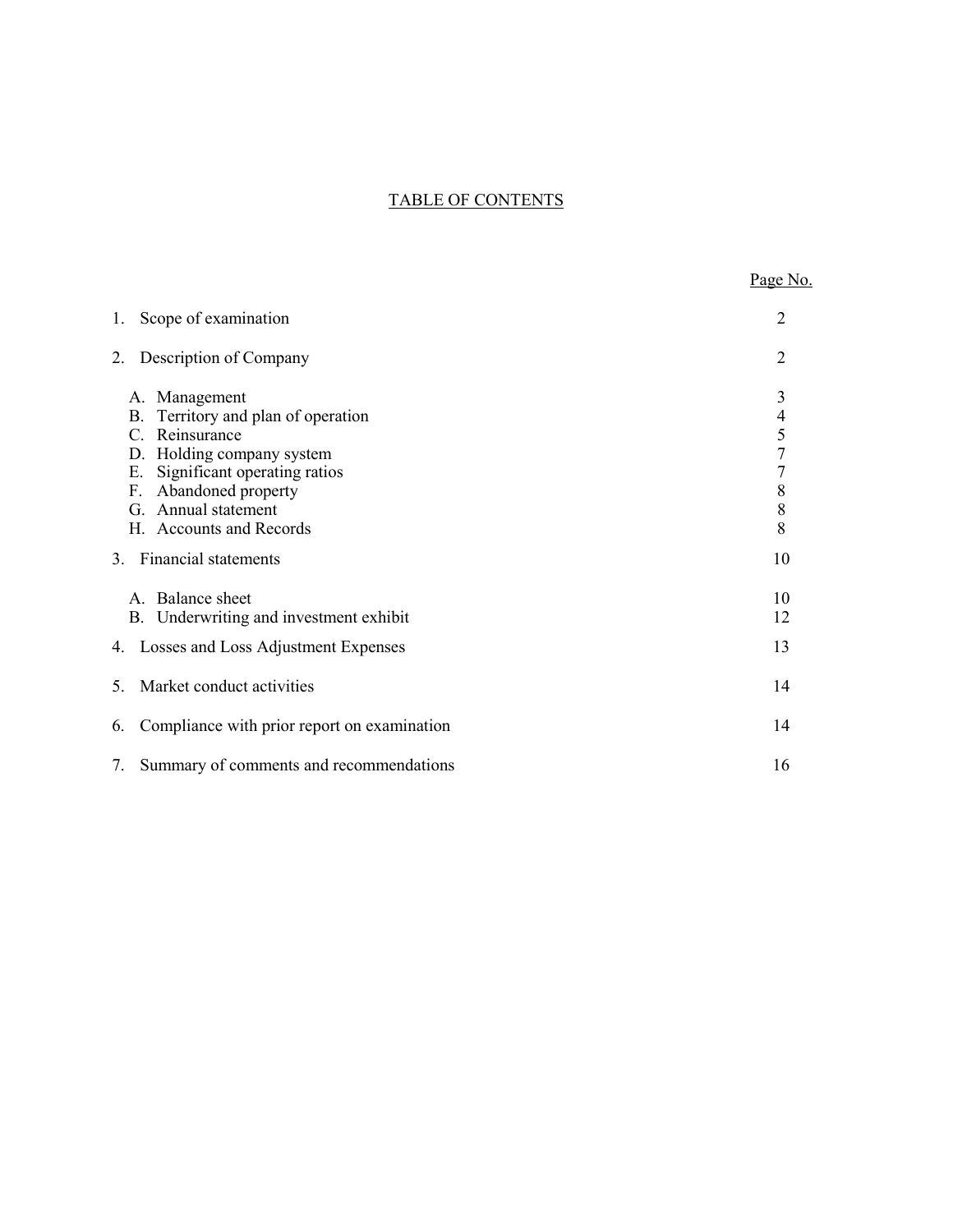#### 1. SCOPE OF EXAMINATION

<span id="page-3-0"></span> records deemed necessary to accomplish such analysis or verification and utilized, to the extent The prior examination was conducted as of December 31, 1998. This examination covered the five year period from January 1, 1999 through December 31, 2003 and was limited in its scope to a review or audit of only those balance sheet items considered by this Department to require analysis, verification or description, including: invested assets, loss and loss adjustment expense reserves and the provision for reinsurance. The examination included a review of income, disbursements and company considered appropriate, work performed by the Company's independent public accountants.

A review was made to ascertain what action was taken by the Company with regard to comments and recommendations contained in the prior report on examination.

#### 2. DESCRIPTION OF COMPANY

The Company was organized in 1883 for the purpose of transacting business as a cooperative fire insurance corporation in Onondaga County, New York.

On August 11, 1970, this Department issued a certificate approving a change in the name of the Company to Onondaga Co-operative Insurance Company.

Under Agreements of Merger approved by this Department, effective January 1, 1990, the Company merged with Cortland Co-operative Insurance Company. The surviving corporation, Onondaga Co-operative Insurance Company, at the same time converted from an assessment co-operative fire insurance company with a change of name to the Central Co-operative Insurance Company.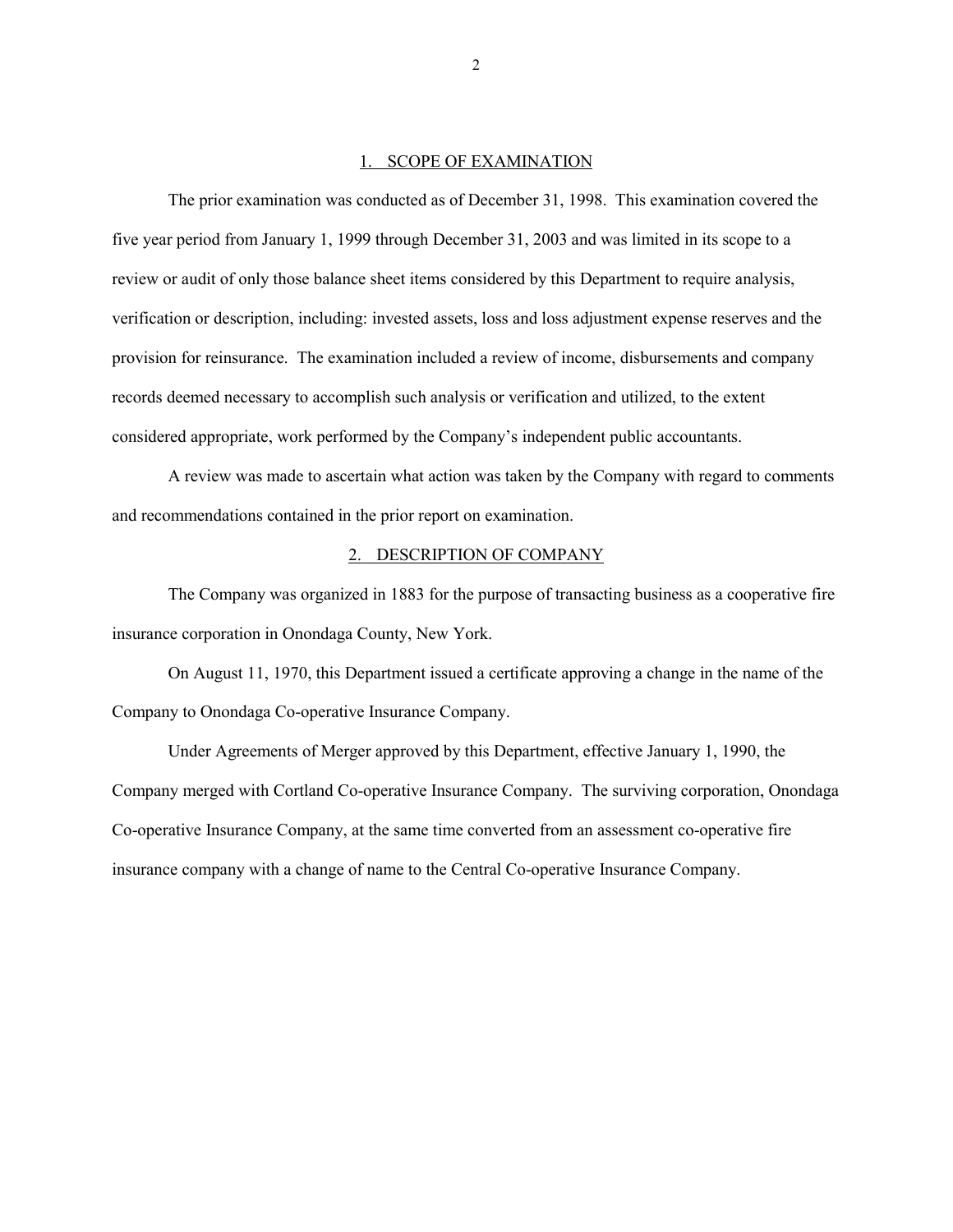## <span id="page-4-0"></span>A. Management

The corporate powers of the Company, at December 31, 2003, were exercised by a board of eleven (11) directors, divided into approximately three equal groups, one group being elected at each annual policyholders' meeting for a term of three years. During the period under review, the Company's board met at least four times in each calendar year.

The board of directors' membership at December 31, 2003, was as follows:

| Director                                     | <b>Principal Business Affiliation</b>                                                    |
|----------------------------------------------|------------------------------------------------------------------------------------------|
| Warren Abbott<br>Baldwinsville, NY           | Manager of Garden Center                                                                 |
| Gary B. Gardner<br>Syracuse, NY              | Cattle Consultant                                                                        |
| Charles J. Hinman<br>Pulaski, NY             | Secretary, Oswego County Mutual Insurance Company                                        |
| Lee R. Hudson<br>Camillus, NY                | Poultry Farmer                                                                           |
| Ronald G. Masters(E)<br>Preble, NY           | Farmer and Vice President, CCIC                                                          |
| Inghram R. Plumpton<br>Jamesville, NY        | <b>Truck Farmer</b>                                                                      |
| Hugh Riehlman<br>Homer, NY                   | <b>Agriculture Consultant</b>                                                            |
| John E. Seymour $(E)$<br>Marietta, NY        | Retired                                                                                  |
| Roy E. $Smith(E)$<br>LaFayette, NY           | Dairy and Poultry Farmer                                                                 |
| Lewis E. Wellington $(E)$<br>Skaneateles, NY | Retired Farmer and Chairman of Board for Central Cooperative<br><b>Insurance Company</b> |
| <b>Stuart Young</b><br>Cortland, NY          | Dairy Farmer                                                                             |

(E) Member of executive committee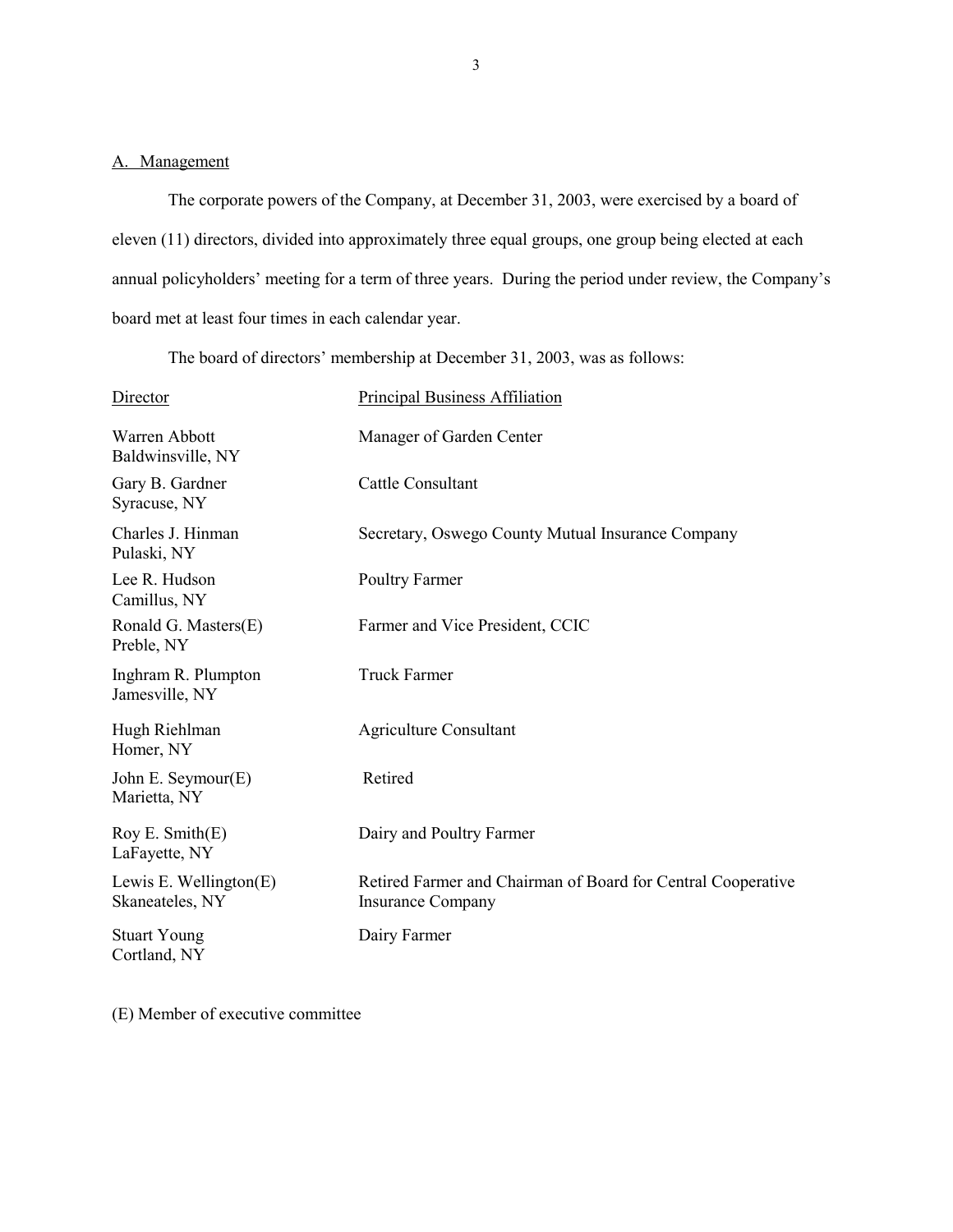<span id="page-5-0"></span>The minutes of all meetings of the Board of Directors' and committees thereof held during the examination period were reviewed. The average attendance by the board of directors during the examination period was approximately 85%, with each individual director's attendance being adequate at these meetings unless otherwise noted.

It is noted that Director Gary Gardner failed to attend three of the four board of directors meetings held in 1999 and 2003. Members of the board have a fiduciary responsibility and must evince an ongoing interest in the affairs of the insurer each year. It is essential that board members attend meetings consistently and set forth their views on relevant matters so that appropriate decisions may be reached by the board. Individuals who fail to attend at least one-half of the regular meetings in each year do not fulfill such criteria. Board members who are unable or unwilling to attend meetings consistently should resign or be replaced. It is recommended that Director Gardner increase his attendance at the board of director meetings or the Company should consider replacing him with someone more active in the affairs of the Company.

At December 31, 2003 the officers of the Company were as follows:

| President                | David W. Fraser        |
|--------------------------|------------------------|
| Vice President/Secretary | Norman W. Garrett, Jr. |
| Vice President           | Ronald G. Masters      |
| Treasurer                | Earl S. Crego          |
|                          |                        |

## B. Territory and Plan of Operation

At December 31, 2003, the Company was licensed to write business in New York only. As of the examination date, the Company was authorized to transact the kinds of insurance defined in the following numbered paragraphs of Section 1113(a) of the New York Insurance Law: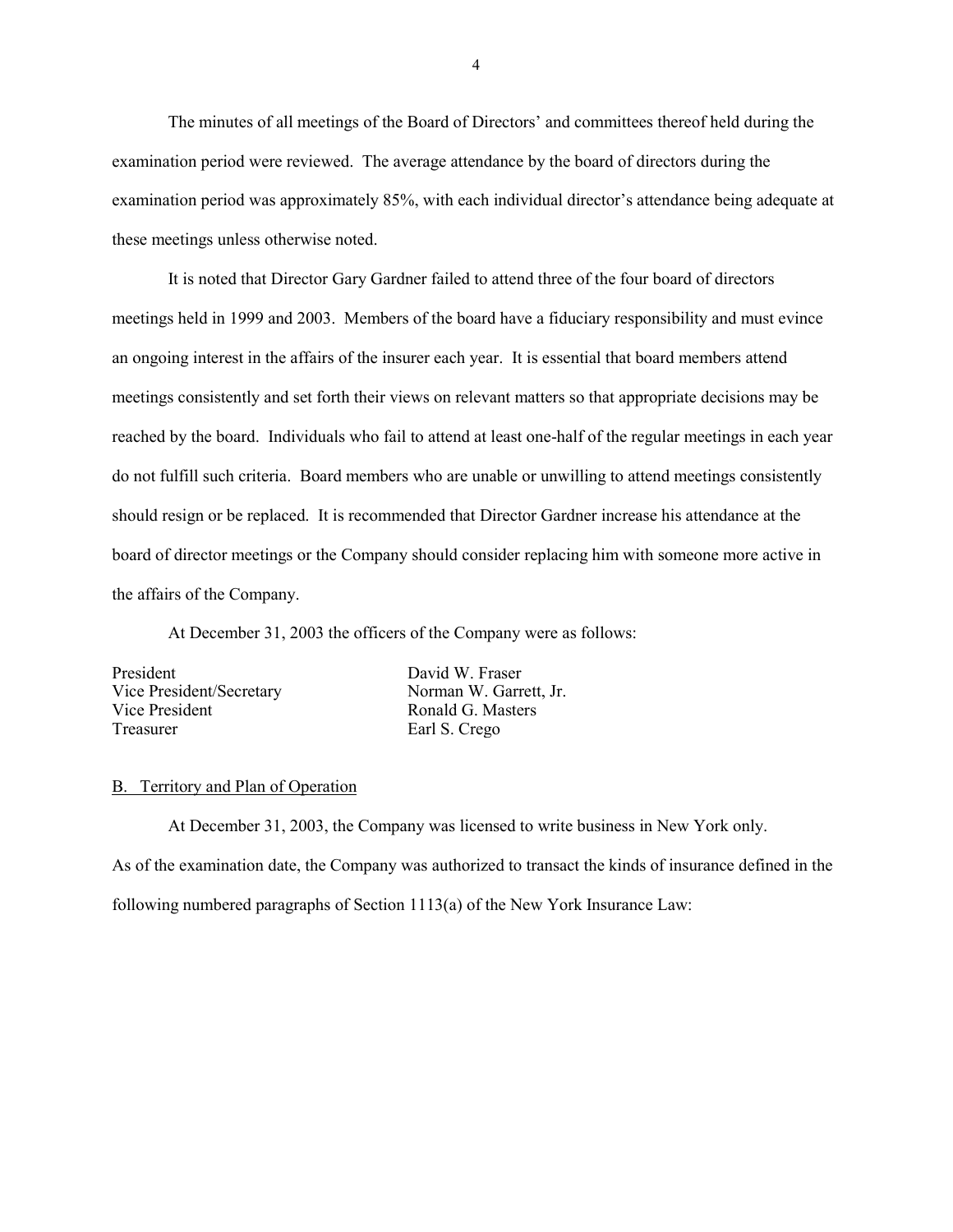<span id="page-6-0"></span>

| P <u>aragraph</u> | Kind of Business                              |
|-------------------|-----------------------------------------------|
| 4                 | Fire                                          |
| 5                 | Miscellaneous property                        |
| 6                 | Water damage                                  |
|                   | Burglary and theft                            |
| 8                 | Glass                                         |
| 9                 | Boiler machinery                              |
| 12                | Collision                                     |
| 13                | Personal injury liability                     |
| 14                | Property damage liability                     |
| 19                | Motor vehicle and aircraft physical damage    |
| 20                | Marine and inland marine (inland marine only) |

The following schedule shows the direct premiums written by the Company for the period under

examination.

| Written in New York State(000's) |  |
|----------------------------------|--|
| \$3,591                          |  |
| 3,713                            |  |
| 4,035                            |  |
| 4,416                            |  |
| 4,541                            |  |
|                                  |  |

Based upon the lines of business for which the Company is licensed, and pursuant to the requirements of Articles 13, 41 and 66 of the New York Insurance Law, the Company is required to maintain a minimum surplus to policyholders in the amount of \$427,568.

During 2003, homeowners multiple peril business accounted for 33.6% of the Company's direct writings. The second largest line, farmowners multiple peril, represented 23.2% of the Company's direct writings. All of the Company's business was written by approximately 100 independent agents located throughout the Company's territory.

#### C. Reinsurance

The company did not assume any reinsurance business during the examination period.

The examiner reviewed all ceded reinsurance contracts in effected during the examination period.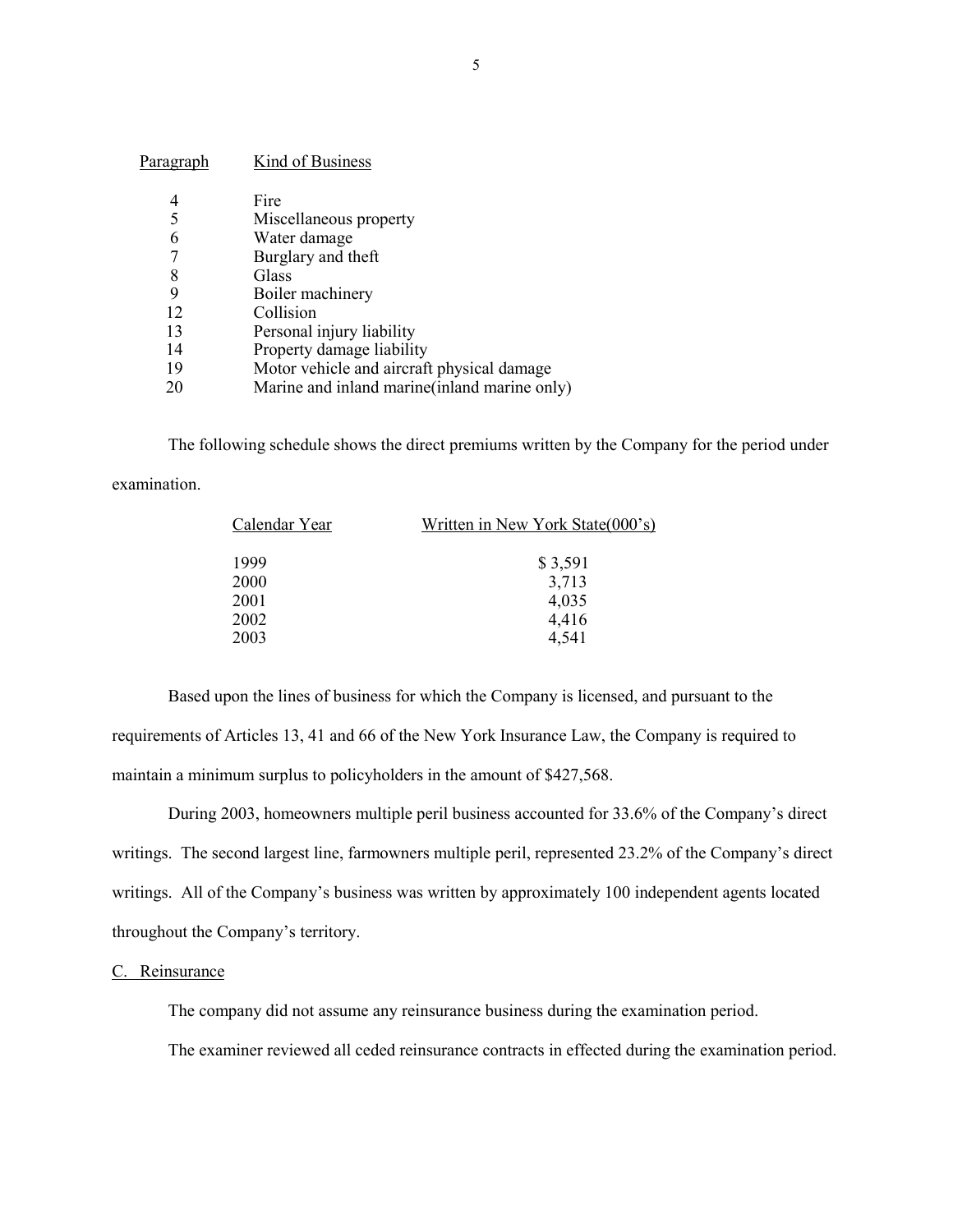These contracts all contained the required standard clause including insolvency clauses meeting the requirements of Section 1308 of the New York Insurance Law.

As of December 31, 2003, the Company had in force the following excess of loss reinsurance programs in place: Property \$110,000 x/s of \$40,000 any one risk, subject to a

|                                 | per occurrence limit of \$330,000;                                                                                                                                  |
|---------------------------------|---------------------------------------------------------------------------------------------------------------------------------------------------------------------|
|                                 | \$500,000 in excess of \$150,000 any one risk,<br>subject to a per occurrence limit of \$1,500,000.                                                                 |
| Casualty (2 layers)             | \$460,000 in excess of \$40,000 any one loss<br>occurrence.                                                                                                         |
|                                 | for Homeowner policies with ML 150 and ML 151<br>endorsements \$610,000 in excess \$40,000 each loss occurrence,<br>subject to a per occurrence limit of \$500,000. |
|                                 | \$500,000 in excess of the Company's underlying<br>net retention of \$500,000                                                                                       |
| Property catastrophe (3 layers) | 95% of \$2,300,000 in excess of \$200,000 any one<br>loss occurrence;                                                                                               |
|                                 | 100% of \$500,000 in excess of \$2,500,000 net loss,<br>per occurrence after deduction of all other<br>reinsurance recoveries.                                      |
| Aggregate                       | 95% of net losses in excess of 70% of the<br>Company's net premiums earned subject to a limit<br>of \$500,000.                                                      |
|                                 | As of December 31, 2003, the Company had in force the following pro rata share                                                                                      |
| reinsurance programs in place:  |                                                                                                                                                                     |
|                                 |                                                                                                                                                                     |

| <b>Property and Casualty</b> | 10% quota of Company's net retained insurance<br>liability subject to a maximum of \$4,000 each loss,<br>each risk;                                                                           |
|------------------------------|-----------------------------------------------------------------------------------------------------------------------------------------------------------------------------------------------|
| Property                     | Ten (10) times the Company's net retention per risk,<br>(Company's minimum retention of \$10,000 per<br>risk), maximum cession \$1,000,000 subject to per<br>occurrence limit of \$2,000,000. |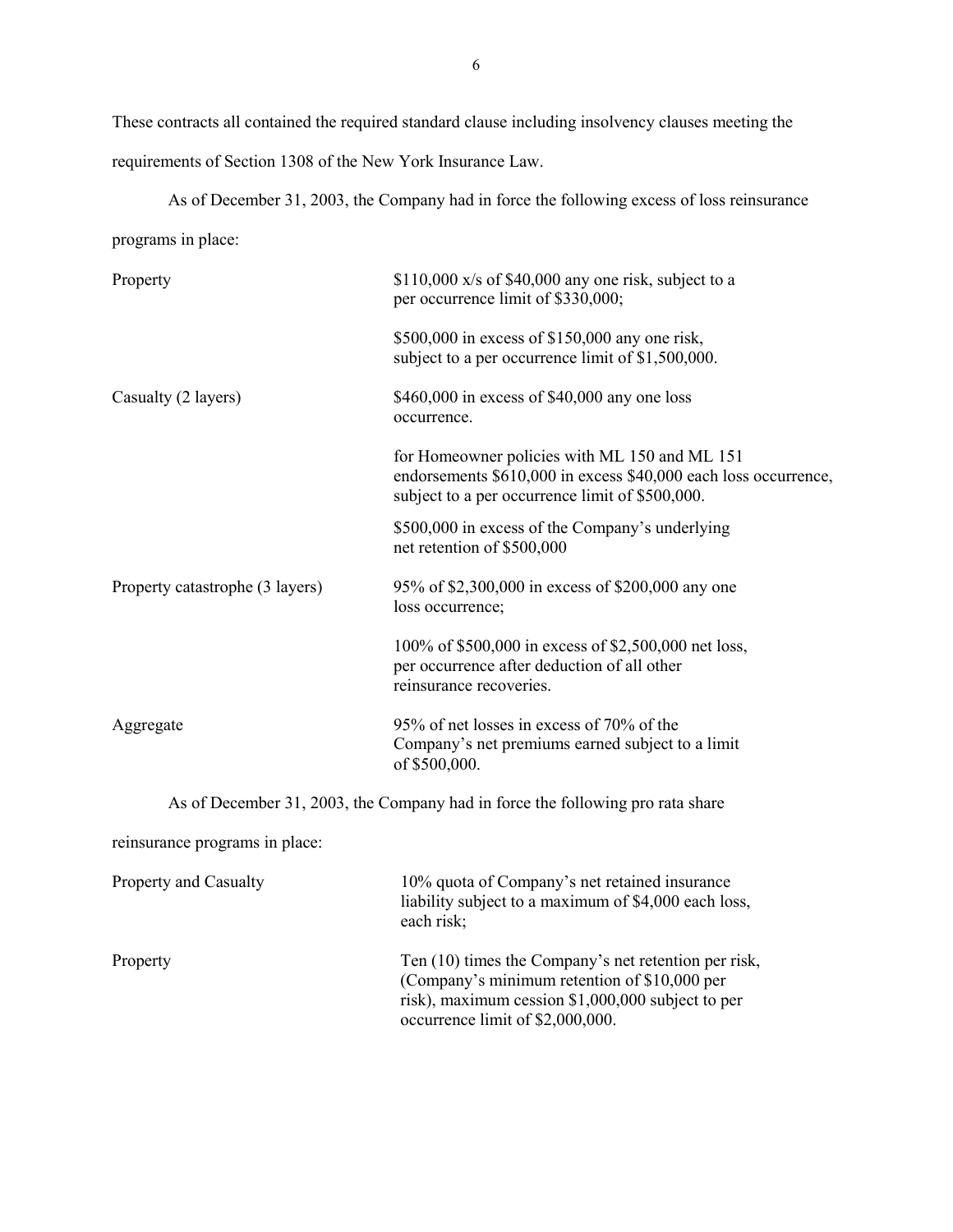In addition to the reinsurance described above, the Company had a reinsurance program for boiler and machinery coverage in effect at December 31, 2003. Under the terms of the Boiler and Machinery program, the Company ceded 100% of its liability for Boiler and Machinery endorsements.

Since the last examination, the Company's net retention for both property and casualty business

has increased from \$30,000 to \$40,000. The quota share contract was reduced from 15% to 10% in 2001.

The Company is backed by authorized reinsurers.

## D. Holding Company System

The Company was not a member of any holding company system as of December 31, 2003.

Furthermore, the Company had no affiliations or pooling agreements in force at December 31, 2003.

### E. Significant Operating Ratios

The following ratios have been computed as of December 31, 2003 based upon the results of this examination:

| Net premiums written in 2003 to Surplus<br>as regards policyholders     | .985 to 1 |
|-------------------------------------------------------------------------|-----------|
| Premiums in course of collection to Surplus<br>as regards policyholders | $3.4\%$   |
| Liabilities to cash and invested assets                                 | 51.1%     |

The above ratios falls within the benchmark ranges set forth in the Insurance Regulatory

Information System of the National Association of Insurance Commissioners.

The underwriting ratios presented below are on an earned-incurred basis and encompass the five-

year period, January 1, 1999 to December 31, 2003:

|                                              | Amounts      | Ratios   |
|----------------------------------------------|--------------|----------|
| Losses and loss adjustment expenses incurred | \$7,658,003  | 74.16%   |
| Other underwriting expenses incurred         | 3,090,195    | 29.92%   |
| Net underwriting loss                        | (421.711)    | $-4.08%$ |
| Premiums earned                              | \$10.326.487 | 100.00%  |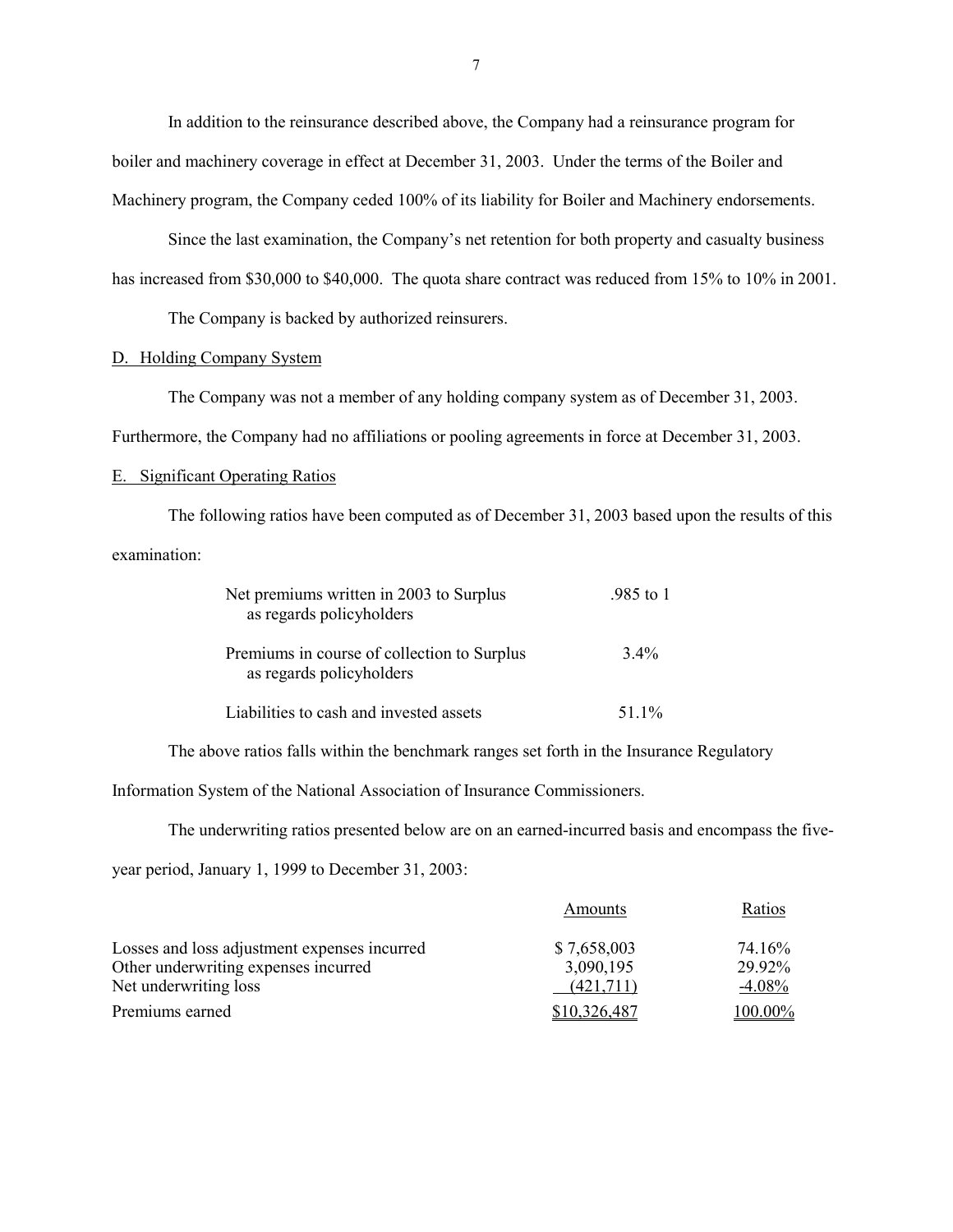#### <span id="page-9-0"></span>F. Abandoned Property

During the period covered by this examination, the Company maintained appropriate records of unclaimed funds as required by Section 1316 of the New York Abandoned Property Law. Those reports that were required to be filed with the State Comptroller were done so in a timely manner.

## G. Annual Statement

During a review of the Company's filed December 31, 2003 annual statement the following reporting violation was noted:

The reinsurance ceded by line as reported in the Underwriting and Investment Exhibit was incorrectly reported, although the total was correct.

It is recommended that the Company report its reinsurance ceded by line in accordance with the annual statement instructions when submitting future financial statements to this Department.

Subsequent to the examination date, but previous to the filing of this report, the Company amended its 2003 annual statement to correct this error.

#### H. Accounts and Records

During the examination of written premium, it was noted that the Company could not provide data in electronic format that tied into the annual statement for 2003. The Company provided data in hard copy for written premium, but this data did not tie-in to the annual statement amounts and it included policies with 2003 and 2004 effective dates.

Section  $6611(a)(1)$  of the New York State Insurance Law requires that every co-operative insurance company maintain and keep, " books of accounts and records in such manner as will show fully and truly the condition, affairs and business of such corporation and facilitate the preparation and verification of its annual statement."

It is recommended that the Company develop a system that will comply with section  $6611(a)(1)$ and accurately report premium written.

8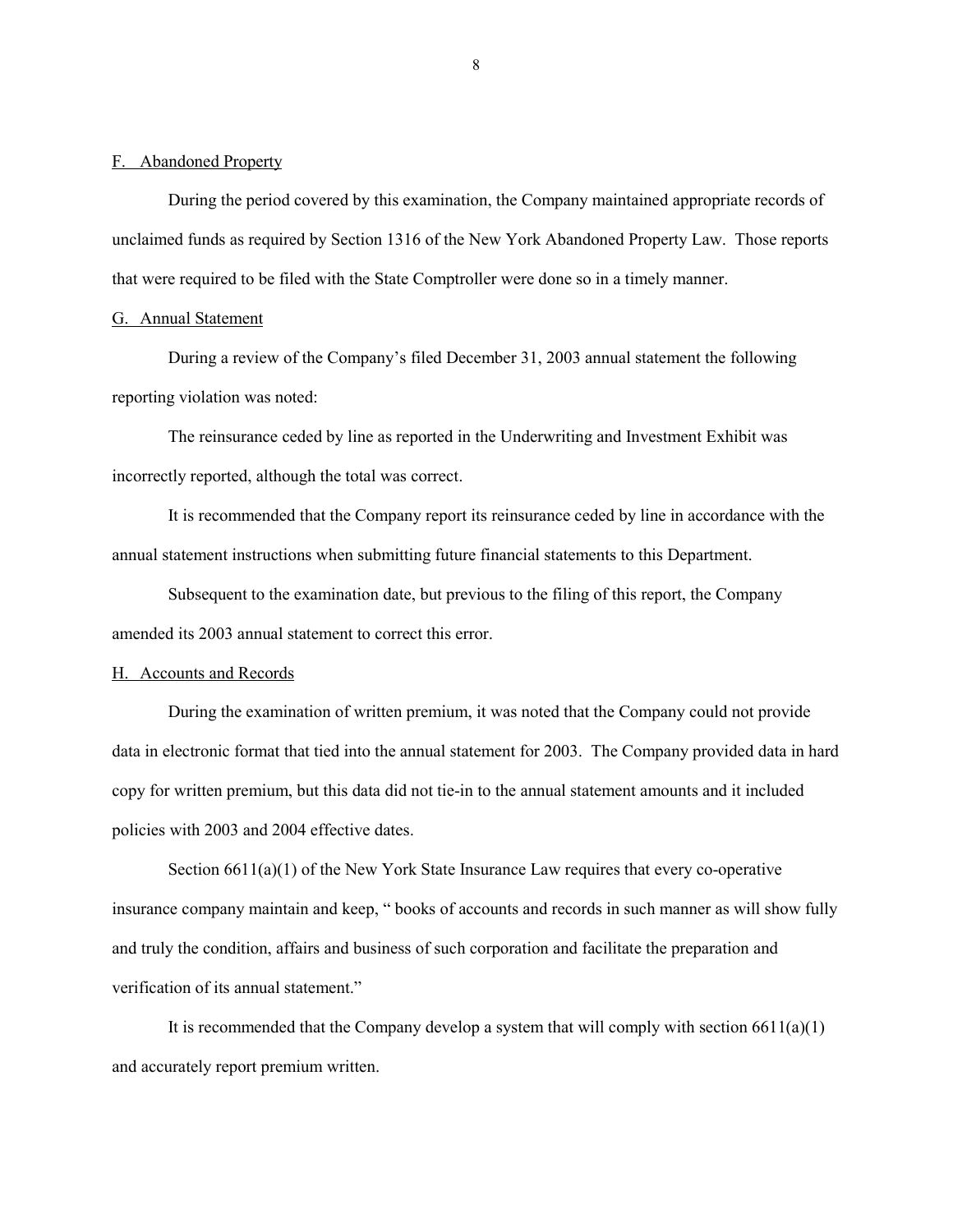During the examination of the reporting of expense by the Company, it was noted that the Company allocates its expenses by use of judgment regarding the amount of time spent in Loss Adjustment, Other Underwriting and Investments.

Regulation 30 allows for the use of time studies as a basis for allocation when, "Time studies are actual measurements of time required to make motions, to complete a routine or regularly occurring procedures."

It is recommended that the Company adhere to the provisions of Regulation 30 as the basis for allocation of expenses.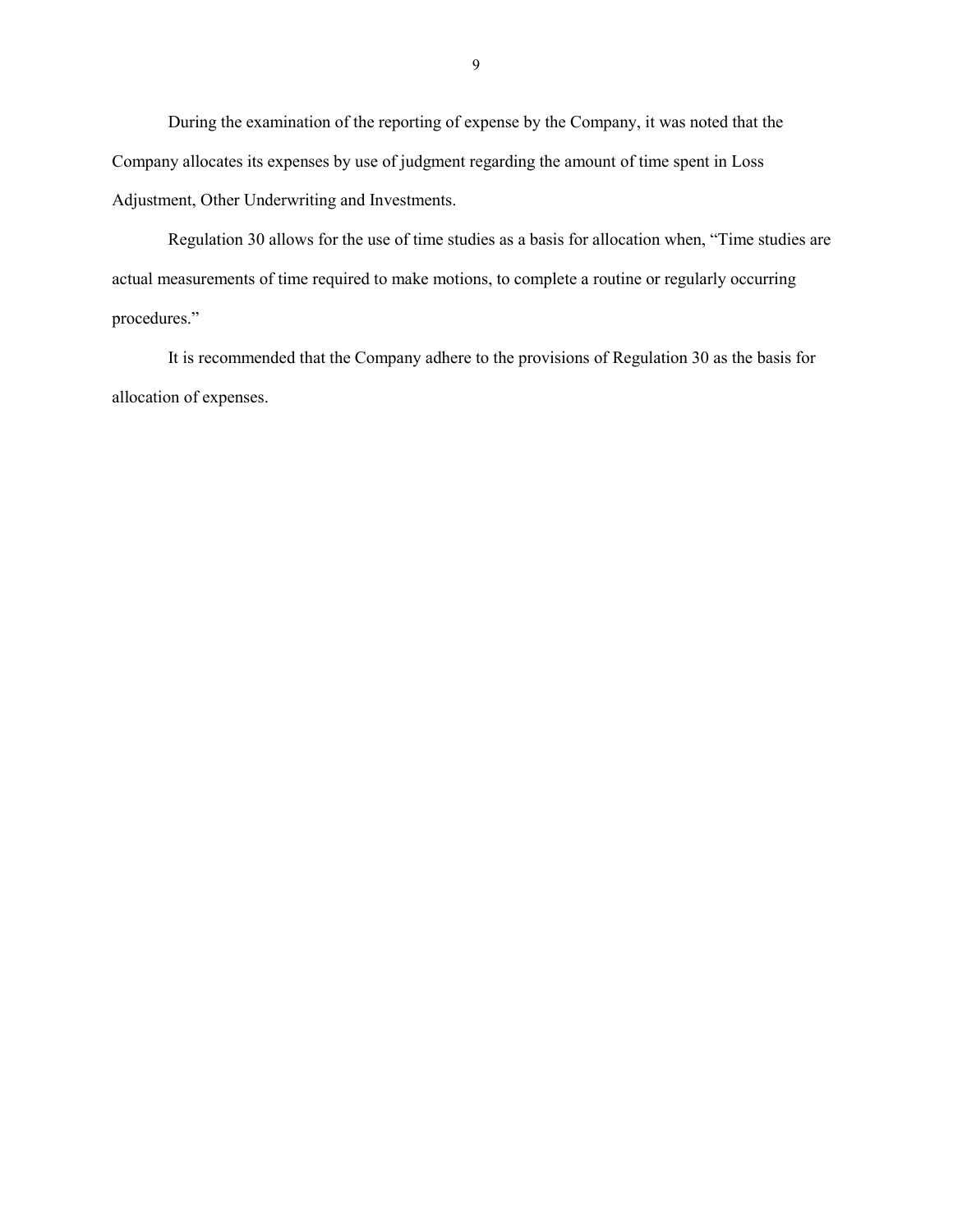## 3. FINANCIAL STATEMENTS

## A. Balance sheet

The following shows the assets, liabilities and surplus as regards policyholder as determined by this examination as of December 31, 2003. This statement is the same as the balance sheet filed by the Company.

|                                                                                                                                       | Assets            | Assets Not<br>Admitted | Net Admitted<br><b>Assets</b> |
|---------------------------------------------------------------------------------------------------------------------------------------|-------------------|------------------------|-------------------------------|
| <b>Bonds</b>                                                                                                                          | 2,403,978         |                        | 2,403,978                     |
| <b>Common Stocks</b>                                                                                                                  | 735,753           |                        | 735,753                       |
| Real estate(properties occupied by the<br>Company)<br>Cash                                                                            | 129,199<br>48,143 |                        | 129199<br>48,143              |
| <b>Short Term Investments</b>                                                                                                         | 893,350           |                        | 893,350                       |
| Subtotal-cash and invested assets                                                                                                     | 4,210,423         |                        | 4,210,423                     |
| Investment Income due and accrued                                                                                                     | 32,606            |                        | 32,606                        |
| Uncollected premiums and agents<br>balances in the course of collection                                                               | 77,996            |                        | 77,996                        |
| Deferred premiums, agents balances and<br>installments booked but deferred and not yet due<br>Reinsurance recoverable from reinsurers | 971,888<br>17,313 |                        | 971,888<br>17,313             |
| Federal and foreign income tax recoverable                                                                                            | 5,000             | 5,000                  |                               |
| Net deferred tax assets                                                                                                               | 10,599            |                        | 10,599                        |
| EDP equipment and software                                                                                                            | 19,658            | 19,658                 |                               |
| Funds held by Fair Plan                                                                                                               | 63,776            |                        | 63,776                        |
| Year End Premium Adjustment                                                                                                           | 6,145             | 6,145                  |                               |
| <b>Total Assets</b>                                                                                                                   | 5,415,404         | 26,060                 | 5,389,344                     |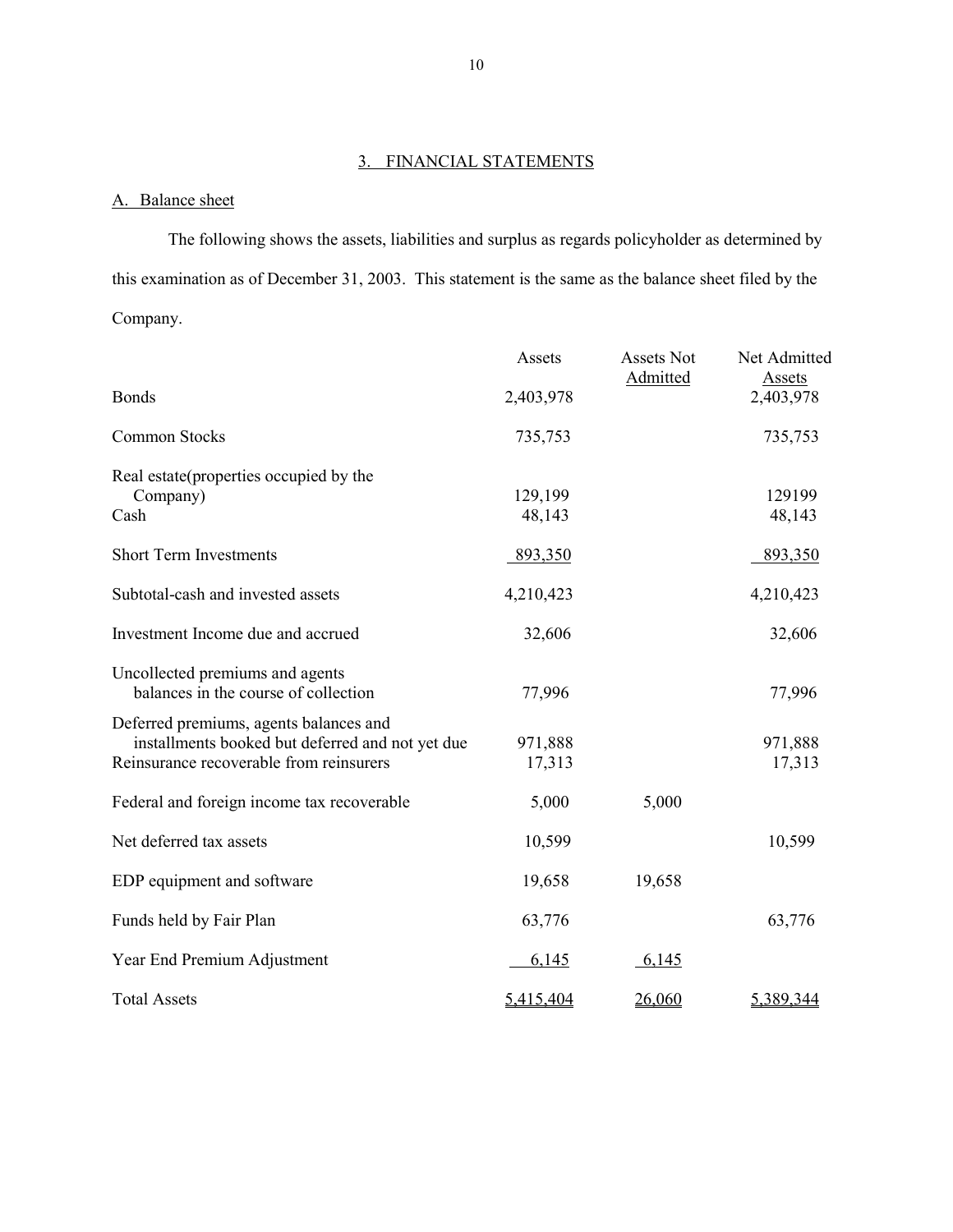Liabilities, Surplus and other Funds

| Losses and loss Adjustment Expenses                      |           | 1,078,762        |
|----------------------------------------------------------|-----------|------------------|
| Commissions payable and contingent commissions           |           | 364,588          |
| Other expenses                                           |           | 5,548            |
| Taxes licenses and fee                                   |           | 2,199            |
| Unearned premiums                                        |           | 1,484,829        |
| Advance premiums                                         |           | 30,607           |
| Amounts withheld or retained by Co for account of others |           | 5,644            |
| Unfunded pension liability                               |           | 98,508           |
| Total liabilities                                        |           | 3,070,685        |
| Special Contingent Surplus Section 4109                  | 427,568   |                  |
| <b>Unassigned Funds</b>                                  | 1,891,091 |                  |
| Surplus as regards policyholders at 12/31/03             |           | 2,318,659        |
| <b>Total liabilities and Surplus</b>                     |           | <u>5,389,344</u> |

 the years under examination. Audits covering subsequent tax years have yet to commence. The The Internal Revenue Service did not audit the Company's federal income tax returns for examiner is unaware of any potential exposure of the Company to any further tax assessment and no liability has been established herein relative to such contingency.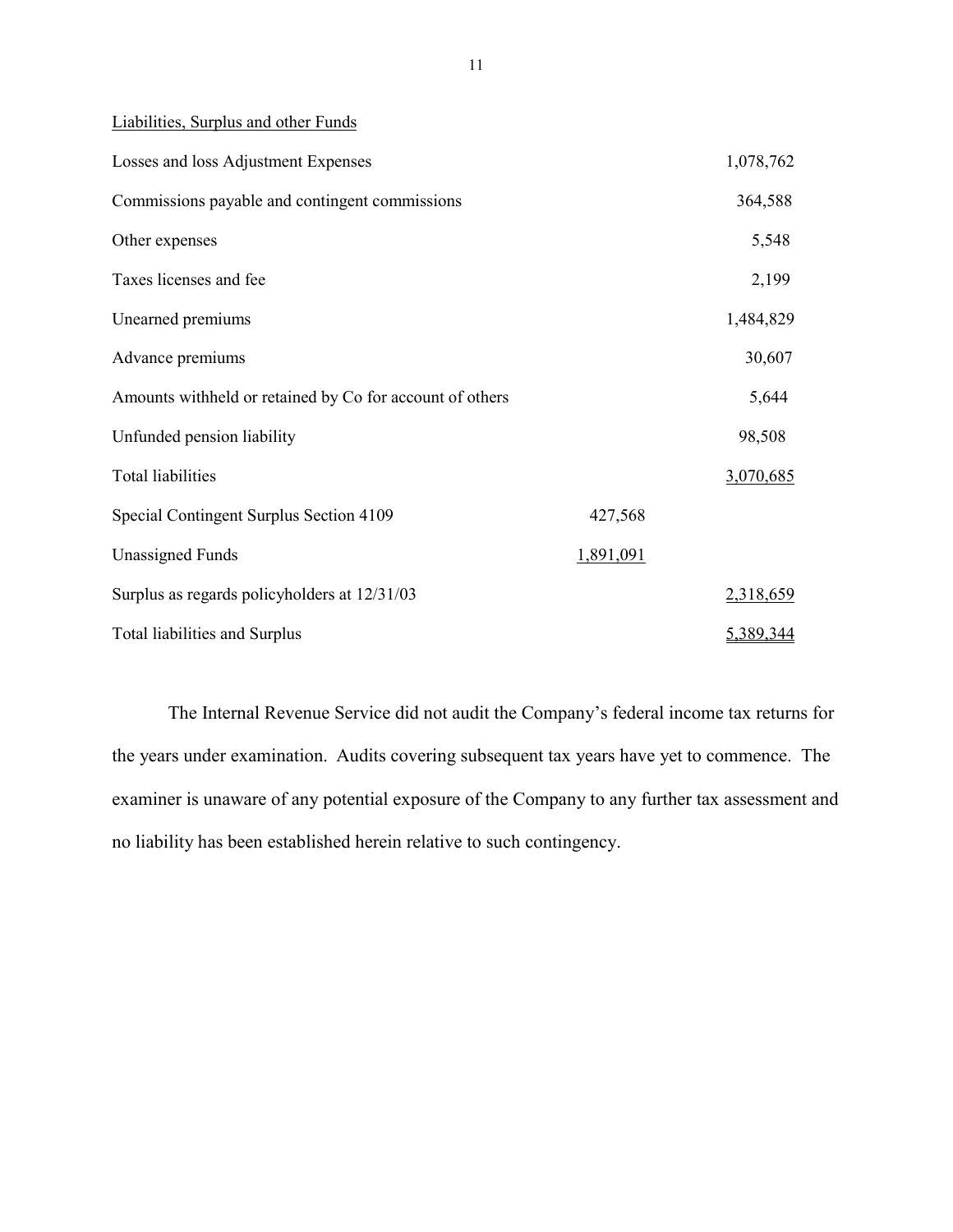## B. Underwriting and investment exhibit

The following is a combined statement of the underwriting and investment results for the four year period under review, January 1, 1999 to December 31, 2003:

| <b>Underwriting Income</b>             |           |            |
|----------------------------------------|-----------|------------|
| Premiums earned                        |           | 10,326,487 |
| Losses and loss adjustment             | 7,658,003 |            |
| Other underwriting expenses            | 3,090,195 |            |
| Total underwriting deductions          |           | 10,748,198 |
| Net underwriting loss                  |           | (421,711)  |
| <b>Investment Income</b>               |           |            |
| Net Investment Income earned           | 724,049   |            |
| Net realized capital gains or (losses) | (32, 561) |            |
| Net Investment gain or (loss)          |           | 691,488    |
| Other Income                           |           |            |
| Agents' balances charged off           | 18,470    |            |
| Finance and service charges            | 295,685   |            |
| Gain on sale of vehicle                | 1,364     |            |
| Net other Income                       |           | 315,519    |
| Net Income before Federal Income Taxes |           | 585,296    |
| Federal Income Taxes Incurred          |           | 63,855     |
| Net Income                             |           | 521,441    |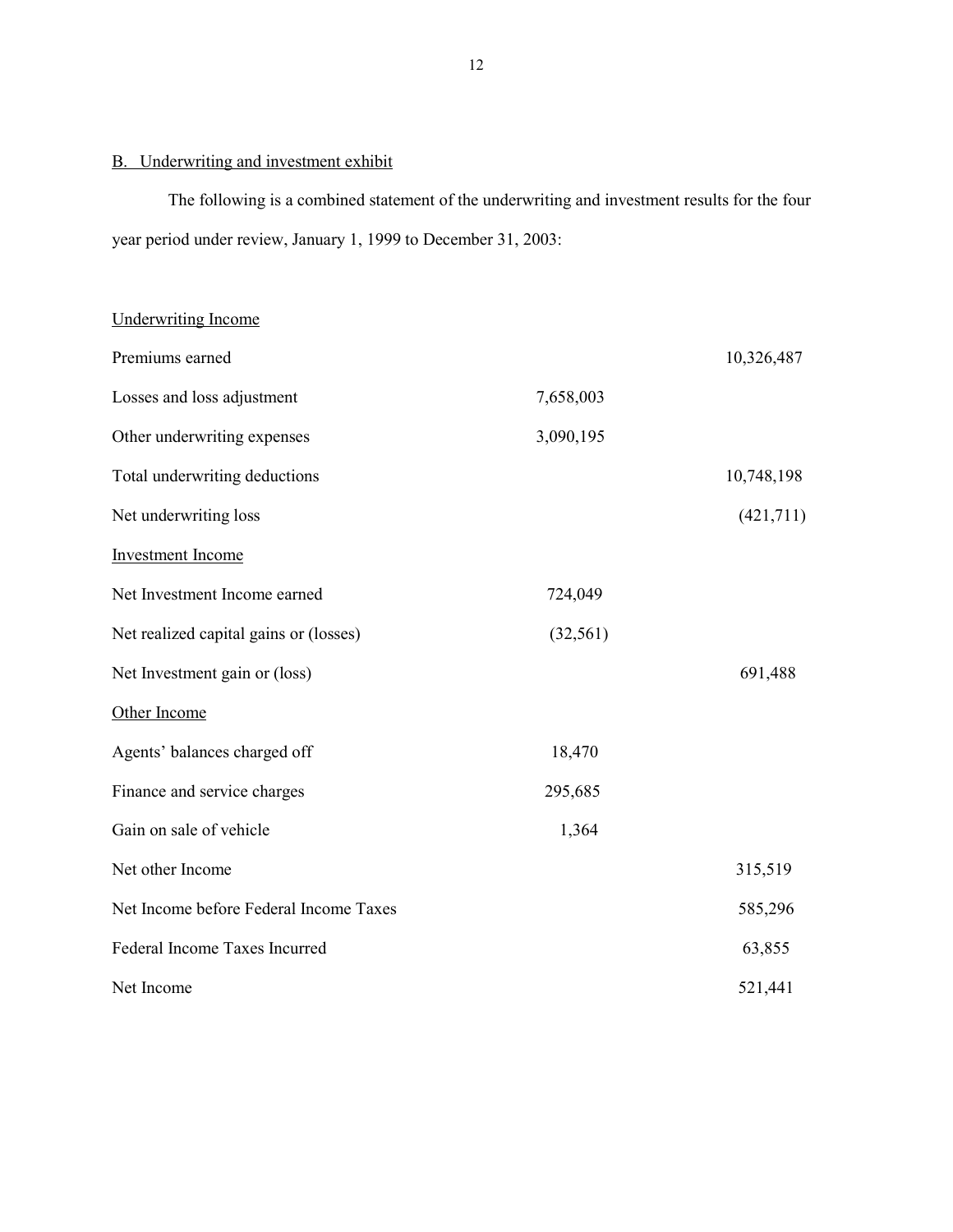### C. Capital and Surplus Account

| Surplus as regards policy holders as of December 31, 1998, per<br>prior report on examination |                                       |                                      | 1,910,487 |
|-----------------------------------------------------------------------------------------------|---------------------------------------|--------------------------------------|-----------|
| Net Income or loss                                                                            | Gains in<br><b>Surplus</b><br>521,441 | Losses in<br><b>Surplus</b><br>$-0-$ |           |
| Net unrealized capital gain loss                                                              | 17,331                                | $-0-$                                |           |
| Change in net deferred income tax                                                             | $-0-$                                 | 120,039                              |           |
| Change in non-admitted assets                                                                 | 50,775                                | $-0-$                                |           |
| Change in excess of statutory reserves                                                        | 45,000                                | $-0-$                                |           |
| over statement reserves<br>Lines 23 and 29 from 2000 statement                                | 9,000                                 | $-0-$                                |           |
| 2000 Federal Tax Adjustment per Audit                                                         | $-0-$                                 | 72,107                               |           |
| Cumulative effect of changes in accounting principles                                         | $-0-$                                 | 79,158                               |           |
| Audit Adjustment                                                                              | 132,535                               |                                      |           |
| Unfunded pension liability                                                                    | $-0-$                                 | 119,907                              |           |
| Federal Income tax prior year                                                                 | 23,301                                | $-0-$                                |           |
| Totals                                                                                        | 799,383                               | 391,211                              |           |
| Net increase in surplus as regards policyholders                                              |                                       |                                      | 408,172   |
| Surplus as regards policyholders as of December 31, 2003, per<br>report on examination        |                                       |                                      | 2,318,659 |

## 4. LOSSES AND LOSS ADJUSTMENT EXPENSES

The examination liability of \$1,078,762 for Losses and Loss adjustment Expenses is the same as the amount reported by the Company as of the examination date. The examination analysis was conducted in accordance with generally accepted actuarial principles and practices and was based on statistical information contained in the Company's internal records and in its filed annual statements.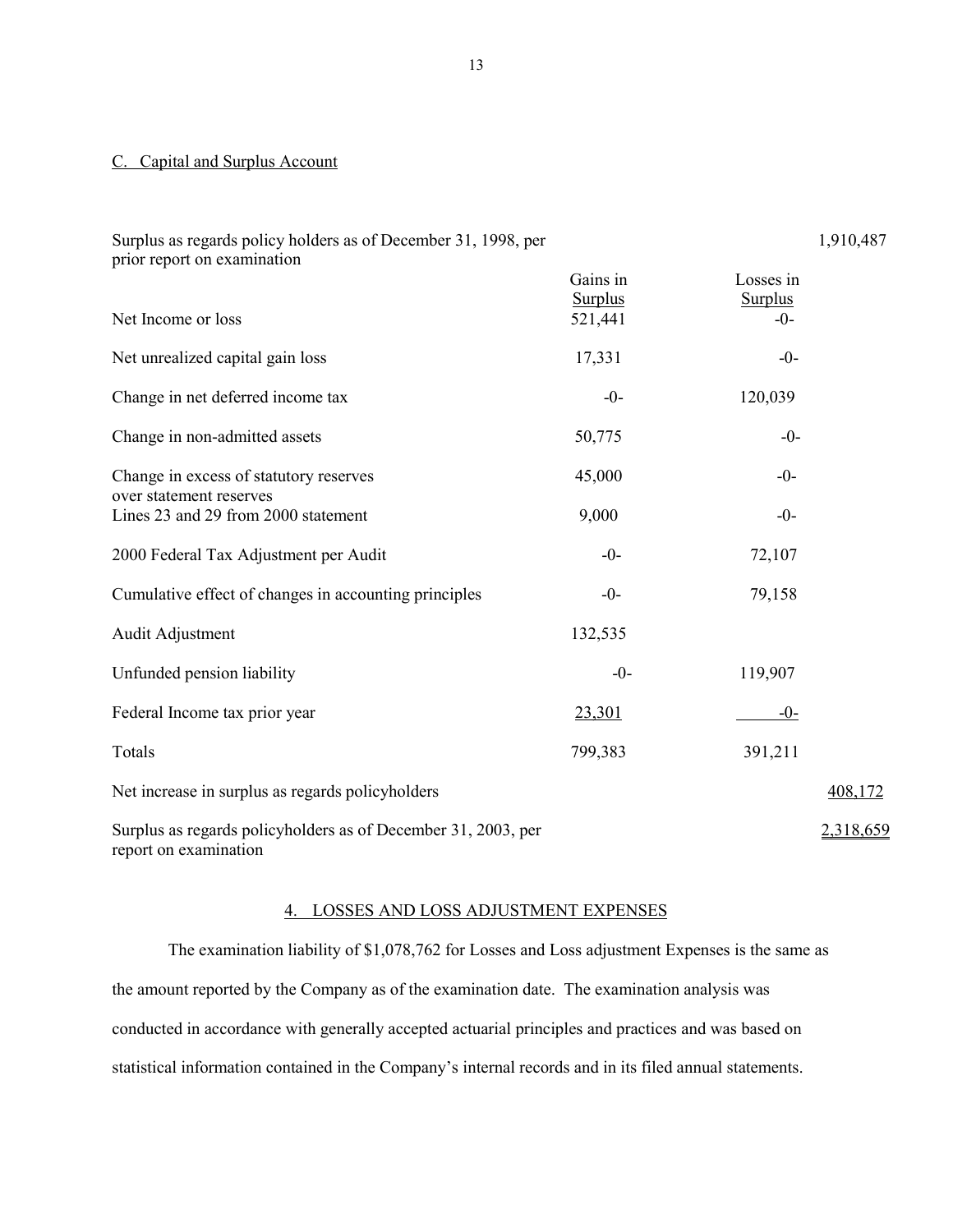### 5. MARKET CONDUCT ACTIVITIES

<span id="page-15-0"></span>In the course of this examination, a review was made of the manner in which the Company conducts its business and fulfills its contractual obligations to policyholders and claimants. The review was general in nature and is not to be construed to encompass the generally more precise scope of a market conduct investigation. The general review was directed at practices of the Company in the following major areas:

- A. Sales and advertising
- B. Underwriting
- C. Rating
- D. Claims and complaint handling

## 6. COMPLIANCE WITH PRIOR REPORT ON EXAMINATION

The prior report contained comments and recommendations as follows(page numbers refer to the prior report):

Item Page No.

## A. Board of Directors

It is recommended that Director Plumpton increase his attendance at the board of

director meetings or the Company should consider replacing him with someone more

active in the affairs of the Company. 4

The Company has complied with this recommendation as far as Mr. Plumpton is

concerned. However, there is a new recommendation regarding another director.

B. Policyholders' Meeting

It is recommended that the Company comply with its by-laws and hold its annual

policyholders' meeting at the specified time and place. 4

The Company has complied with this recommendation.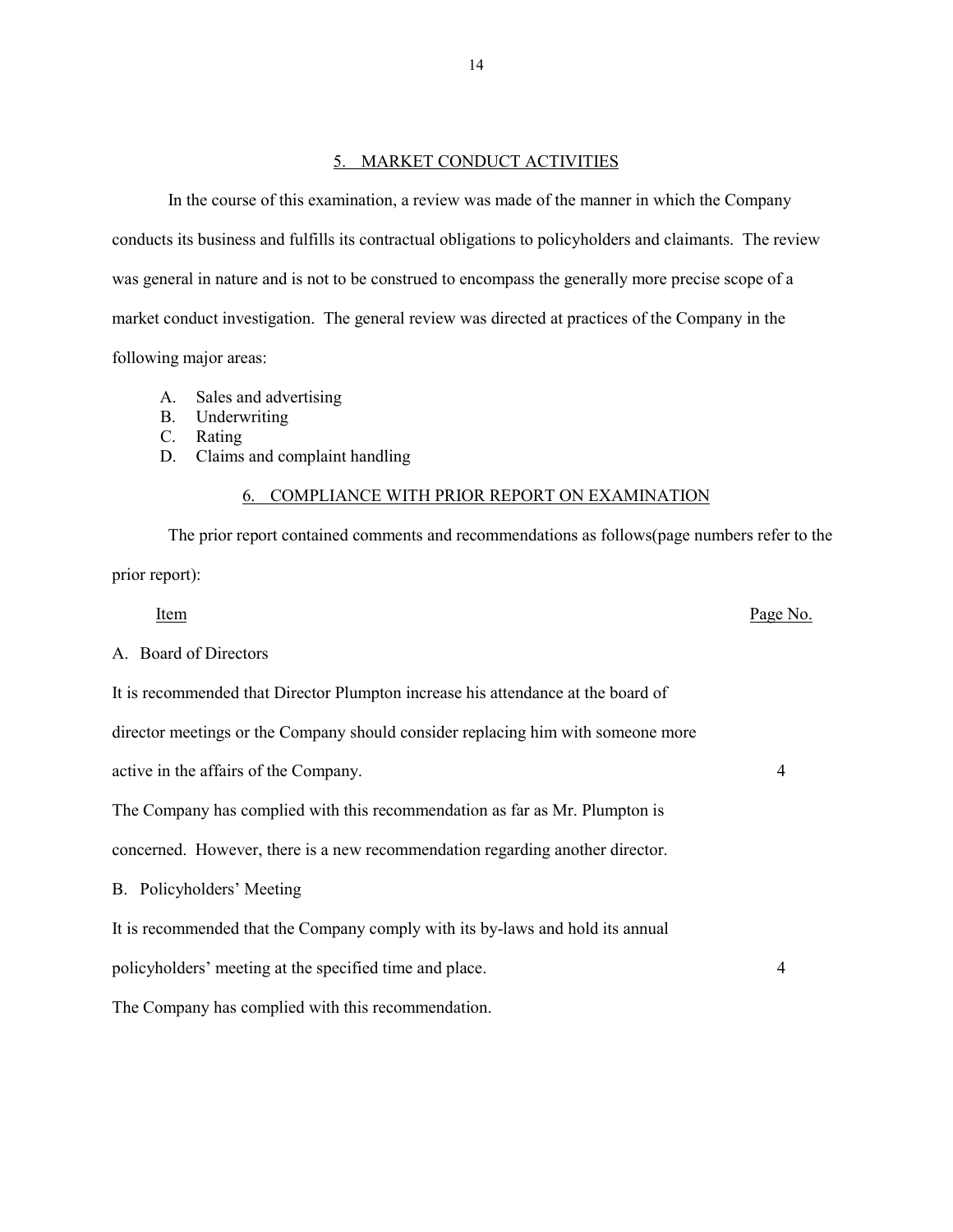| Item                                                                              | Page No. |
|-----------------------------------------------------------------------------------|----------|
| C. Annual Statement                                                               |          |
| i.<br>It is recommended that the Company report its Reinsurance recoverables on   |          |
| loss and loss adjustment expense payments in accordance with the annual statement |          |
| instructions when submitting future financial statements to this Department.      | 8        |
| The Company has complied with this recommendation.                                |          |
| ii.<br>It is recommended that the Company correctly report its advance            |          |
| premiums in future financial statements submitted to this Department              | 8        |
| The Company has complied with this recommendation.                                |          |
| iii.<br>It is recommended that the Company report its operating expenses          |          |
| in accordance with the uniform accounting instructions of the Financial           |          |
| Condition Examiners Handbook in future financial statements submitted             |          |
| to this Department.                                                               | 9        |
| The Company has complied with this recommendation.                                |          |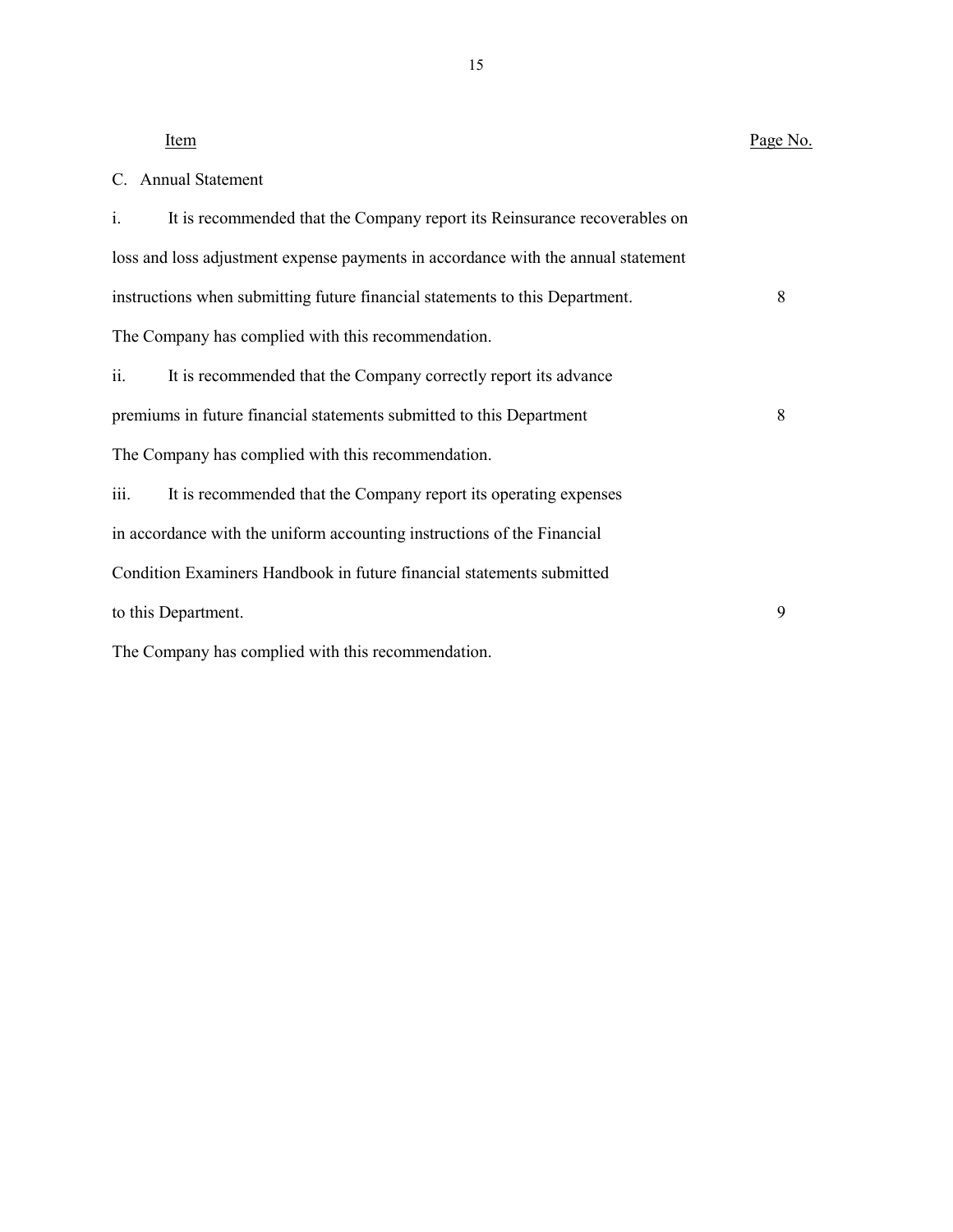## 7. SUMMARY OF COMMENTS AND RECOMMENDATIONS

| Item |                                                                                           | Page No. |
|------|-------------------------------------------------------------------------------------------|----------|
|      | Management                                                                                |          |
|      | It is recommended that Director Gardner increase his attendance at the board of           |          |
|      | director meetings or the Company should consider replacing him with someone               | 4        |
|      | more active in the affairs of the Company                                                 |          |
| G.   | <b>Annual Statement</b>                                                                   |          |
|      | It is recommended that the Company report its reinsurance ceded by line in                |          |
|      | accordance with the annual statement instructions when submitting future                  | 8        |
|      | financial statements to this Department.                                                  |          |
| Н.   | <b>Accounts and Records</b>                                                               |          |
|      | $\mathbf{i}$ .<br>It is recommended that the Company comply with Section $6611(a)(1)$ and | 8        |
|      | develop a system that will accurately report premium written.                             |          |
| ii.  | It is recommended that the Company adhere to the provisions of Regulation 30              |          |
|      | as the basis for allocation of expenses.                                                  |          |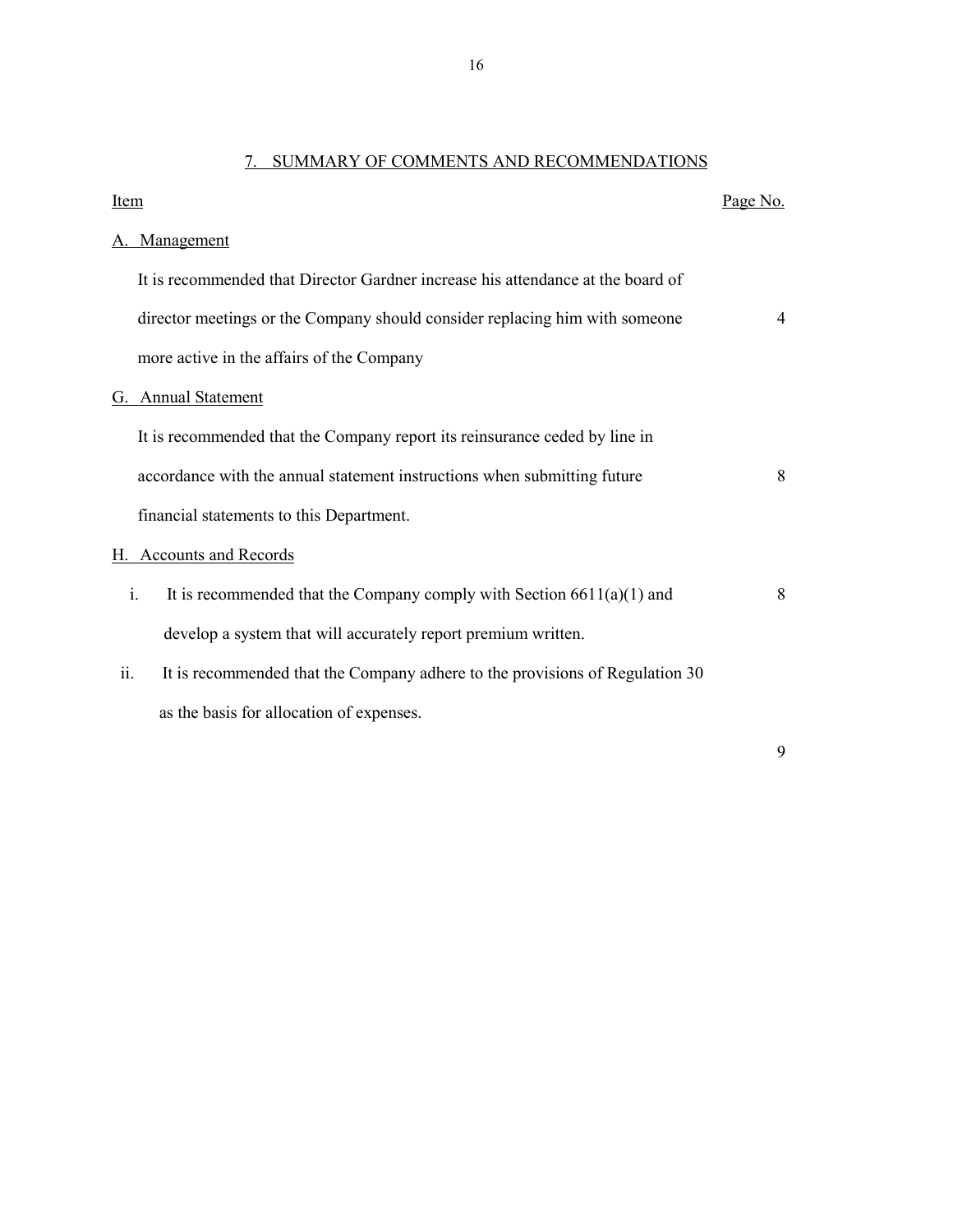Respectfully submitted

*IS/* **Frank P. Schiraldi** 

Senior Insurance Examiner

STATE OF NEW YORK) ) SS: COUNTY OF ALBANY )

Frank P. Schiraldi, being duly sworn, deposes and says that the foregoing report, subscribed by him, is true to the best of his knowledge, information and belief.

*Frank P. Schirals* 

Senior Insurance Examiner

Sworn to before me this  $\frac{q+h}{h}$ day of  $J\cup\forall$ , 2004

*S/S/S* JOSE'r **GUESON**<br>GUESON<br>State of New York

**i/.JrAAY PUIUC. State**  ../ **No 01004951406 Oualified in Oue Commission Exames**